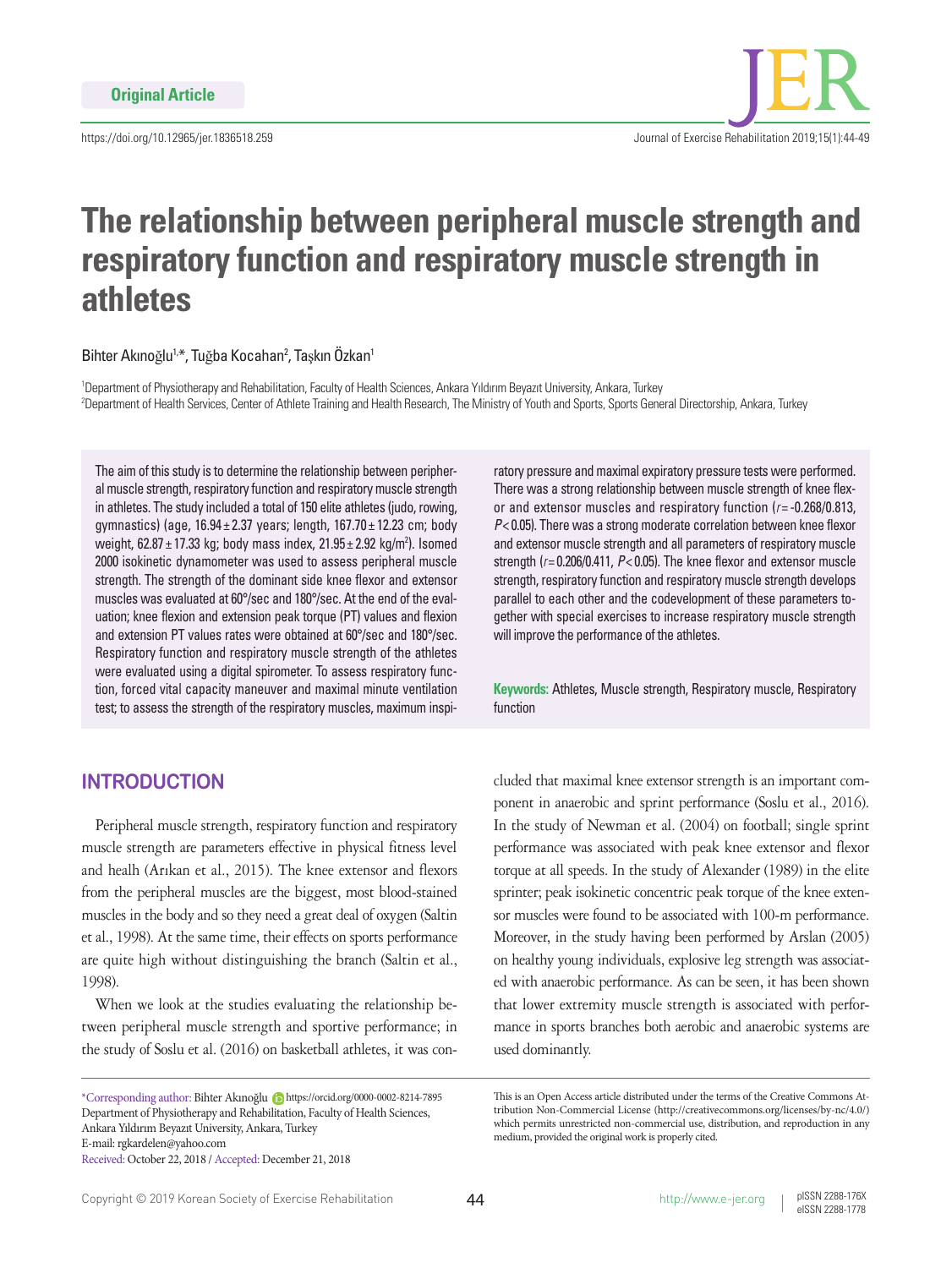When we examine the studies on respiratory function and respiratory muscle strength and performance; In the study of Salinero et al. (2016), it has been concluded that lung function in amateur runners was associated with marathon race duration and a high lung capacity may be an important variable for marathon performance of amateur runners. In the study of Nicks et al. (2009); they showed that respiratory muscle strength training has improved intermittent exercise performance in soccer players. In a study by Pringle et al. (2005) on runners, lung capacity was found to be related to 10-km race performance. Also it has been shown that in high-level athletes, pulmonary volumes are higher than GLI-2012 values for the general population, both in reference to the age considered (12–35 years) and height (Appodia et al., 2018). In the light of these information in the literature, in our study we aimed to investigate the relationship between peripheral muscle strength and pulmonary function and respiratory muscle strength which having effects on performance in sports branches aerobic or anaerobic metabolism is dominantly used.

## **MATERIALS AND METHODS**

The study was designed to investigate the relationship between peripheral muscle strength and respiratory function and respiratory muscle strength. The study included elite judo, rowing and gymnastics athletes from the Olympic Preparatory Center between 1 January–30 April 2017. The exclusion criteria were having been playing sports less than 3 years, having pain in the lower extremities in the last 6 months, having orthopedic problems in the lower extremities, an acute or chronic illness related to the respiratory system. Initially, 159 athletes were included in the study but 9 were excluded because they had the exclusion criteria. Thus, a total of 150 elite (national team) judo, shovel and gymnastics athletes, 84 male and 66 female, were enrolled the study. This study was designed according to the Declaration of Helsinki and the research protocol was approved by the Ankara Keçiören Research and Training Hospital Ethical Committee (approval number: 2012-KAEK-15/1611) before subject enrollment. All participants were fully informed about the study, and they all signed written informed consent.

#### **Evaluation**

#### *Evaluation of knee flexor and extensor muscle strength*

The dominant side knee flexor and extensor muscles strength of the athletes was assessed with an IsoMed 2000 isokinetic dynamometer (Ferstl, Germany). Before the test, the athletes were

asked to jog for 10 min. Tests were applied in sitting position. The athletes were stabilized on their shoulders with the shoulder apparatus and with stabilization straps over the lumbar region and distal femur. The pivot point is adjusted to be the lateral condyle of the femur. A few experiments were conducted before the tests to could understand the tests and adapt athletes to the tests. During the tests, the athletes were verbally encouraged. The strength of the knee flexors and extensor muscles was evaluated at angular velocities of 60°/sec and 180°/sec. At the end of the evaluation; peak torque values at both angular velocities of the knee flexor and extender muscles and ratios of the flexion and extension peak torque values were obtained (Alemdaroğlu, 2012).

#### *Evaluation of respiratory function and respiratory muscle strength*

Respiratory function and respiratory muscle strength of the athletes were evaluated with a digital spirometer (Pony FX, Cosmed, Albano Laziale, Italy). The participants were informed about the tests before the evoluation. The athletes were asked to not eat anything at least 2 hr and were rested for at least 15 min between each test. Tests were applied in a comfortable sitting position. During the tests the athlete's nose was latched. During the tests the athletes asked close their mouth without spaces in the mouth edges with his lips to prevent air from escaping from the mouth of the spirometry. Tests were performed by breathing maneuvers from the mouth of the spirometer. The athletes were conducted several trial before the test, to understand the tests and to be able to adapt to the device. Each test was performed 3 times and the best measurement score was used for statistical analysis (Miller et al., 2005; Sarsan et al., 2013).

In order to evaluate the respiratory functions of the athletes, forced vital capacity (FVC) maneuver and maximal minute ventilation (MVV) test were performed. During FVC maneuvers, the athlete was first asked to take a deep breath, and evacuate all the air in his lungs fast, strong and long when he came to the point that he could no longer breathe and then take a deep breath again. As a result of the test; FVC, forced expiratory volume in 1 sec (FEV<sub>1</sub>), FEV<sub>1</sub>/FVC, and peak expiratory flow were obtained. During the MVV test, the athletes was asked to breathe deeply, quickly and strongly for 12 sec. At the end of the test, the athletes asked to hold his breath for a few sec in order to avoid the respiratory alcoholism. The MVV value was obtained as the test result.

Maximum inspiratory pressure (MIP) and maximal expiratory pressure (MEP) tests were performed to assess the respiratory muscles strength. For the MIP test, the athlete was asked to ex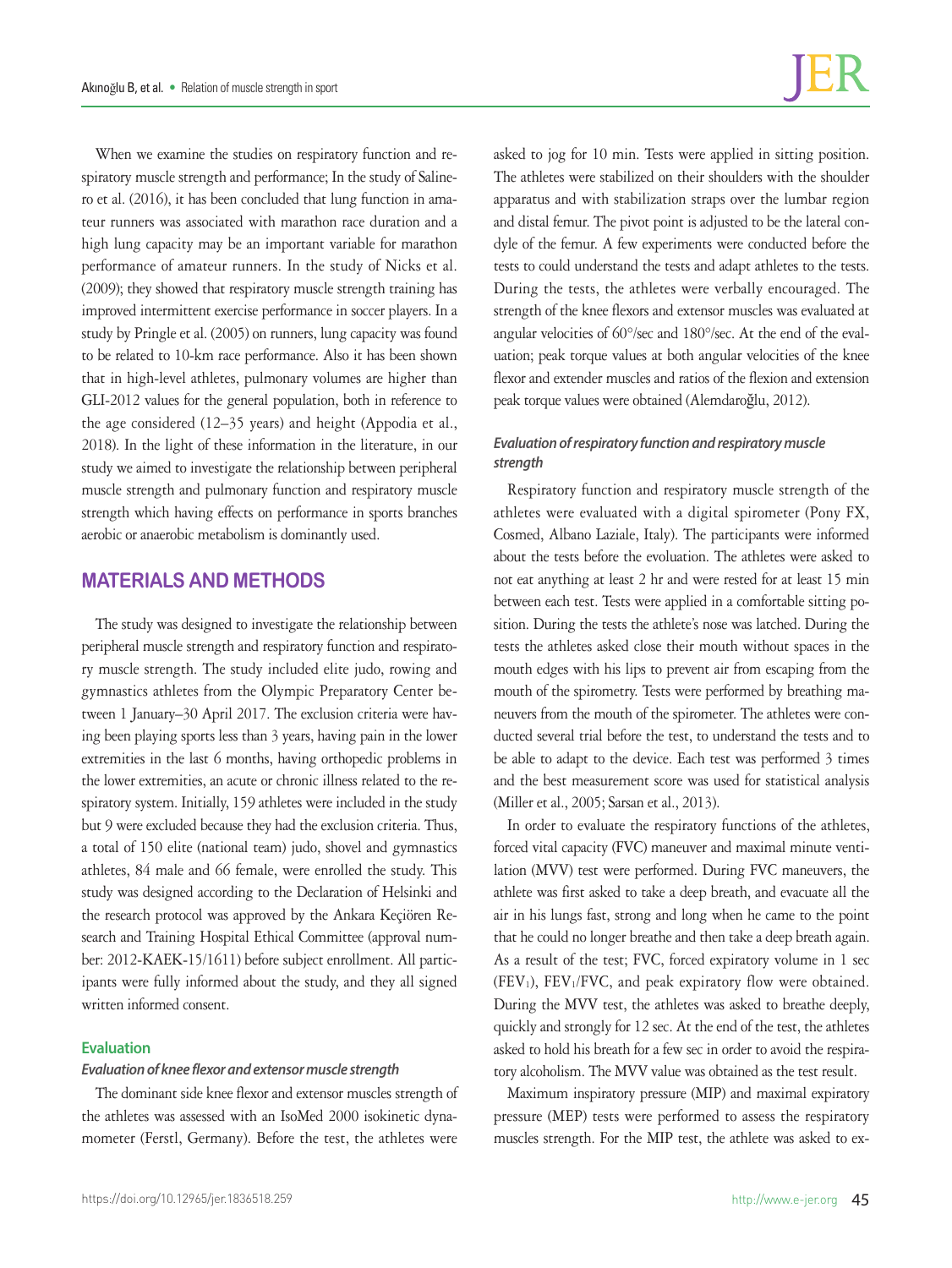hale the air in his lungs completely then to breathe deeply, quickly and strongly. For the MEP test, the athlete was asked to inhale the air in his lungs completely then to exhale quickly, strongly and fully. As a result of the tests, MIP and MEP values were obtained (American Thoracic Society/European Respiratory Society, 2002; Evans and Whitelaw, 2009; Miller et al., 2005).

#### **Statistical analysis**

Statistical analysis was performed by using SPSS ver. 15.0 (SPSS Inc., Chicago, IL, USA). Visual (histogram, probability plots) and analytical methods (Kolmogorov–Smirnov test) were used to define whether the variables were normally distributed. In order to examine the relation between variables; Pearson correlation analy-

#### **Table 1.** Physical characteristics and sports ages of athletes (n = 150)

| Variable                             | Mean $\pm$ SD (range)          | Median (IQR)        |  |  |
|--------------------------------------|--------------------------------|---------------------|--|--|
| Age (yr)                             | $16.94 \pm 2.37(13 - 25)$      | $17(15 - 18)$       |  |  |
| Height (cm)                          | 167.70 ± 12.23 (137-194)       | 167.50 (159-175)    |  |  |
| Body weight (kg)                     | $62.87 \pm 17.33(33 - 138)$    | $61(50 - 75)$       |  |  |
| Body mass index (kg/m <sup>2</sup> ) | $21.95 \pm 3.76$ (15.07-41.21) | 21.87 (19.38-23.67) |  |  |
| Sports Age (yr)                      | $6.45 \pm 2.92$ (3-13)         | $6.50(4-8)$         |  |  |

SD, standard deviation; IQR, interquartile range.

**Table 2.** Descriptive statistics of the knee flexor and extensor muscle strength of athletes (n= 150)

| Variable                | Mean $\pm$ SD (range)            | Median (IQR)           |  |  |
|-------------------------|----------------------------------|------------------------|--|--|
| $60^{\circ}/sec$ knee   |                                  |                        |  |  |
| Flexion PT              | $94.57 \pm 35.84$ (23.80-189.90) | 88.60 (68.10-117.90)   |  |  |
| Extension PT            | 178.07 ± 62.76 (41.80-329.80)    | 175.70 (125.10-225.10) |  |  |
| Flexion PT/extension PT | $53.43 \pm 8.77$ (32.80-102.90)  | 52.85 (47.40-58.70)    |  |  |
| 180°/sec knee           |                                  |                        |  |  |
| Flexion PT              | 74.28 ± 26.45 (18.60-140.40)     | 69.50 (54.60-96.90)    |  |  |
| <b>Extension PT</b>     | 123.39 ± 40.26 (34.60-225.10)    | 121.25 (90.60-152.80)  |  |  |
| Flexion PT/extension PT | $60.35 \pm 9.68$ (42.70-110.70)  | 59.55 (53.10-66.50)    |  |  |

SD, standard deviation; IQR, interquartile range; PT, peak torque.

**Table 4.** Relationship between knee flexor and extensor muscle strength and respiratory function (n= 150)

sis was used for numerical variables with normal distribution, and Spearman correlation analysis was used for variables with at least one ubnormal distribution. It was observed that PT values of the extensor movements at 180°/sec, FVC, FEV<sub>1</sub>, MVV, and MIP values were normal distributions, while other knee flexors and extensor muscular strength, respiratory function and respiratory muscle strength test results were not distributed normally. Statistical error level was determined as *P*<0.05.

## **RESULTS**

Physical characteristics and sports years of a total of 150 athletes, 84 male (56%) and 66 female (44%) included in the study are given in Table 1. The descriptive statistics of the knee flexor and extensor muscle strength, respiratory function and respiratory muscle strength of the athletes are given in Tables 2 and 3. All parameters between the knee flexor and extensor muscle strength and respiratory function were found to be strongly related (*r*=  $-0.268/0.813$ ,  $P < 0.05$ ) (Table 4). When the relationship between the muscle strength of the knee flexor and the extensor muscles and respiratory muscle strength is examined, the parameters were

**Table 3.** Descriptive statistics of respiratory function and respiratory muscle strength of the athletes ( $n = 150$ )

| Variable                   | Mean $\pm$ SD (range)            | Median (IQR)        |
|----------------------------|----------------------------------|---------------------|
| $FVC$ (L)                  | $4.35 \pm 1.17$ (2.15-7.82)      | 4.29 (3.44-5.11)    |
| FEV <sub>1</sub> (L)       | $3.72 \pm 0.93$ (1.82-6.37)      | $3.67(2.99 - 4.35)$ |
| $FEV1/FVC$ (%)             | $85.72 \pm 5.69$ (61.50-98.80)   | 86 (83-89.20)       |
| PEF (L/sec)                | $6.99 \pm 2.13(1.04 - 14.68)$    | $6.81(5.69 - 8.26)$ |
| MVV (L/min)                | $133.62 \pm 40 (49.60 - 254.40)$ | 126.05 (107-164.80) |
| $MIP$ (cmH <sub>2</sub> O) | $110.52 \pm 29.68$ (49-236)      | 109 (90-129)        |
| $MEP$ (cm $H_2O$ )         | $125.66 \pm 37.12(61 - 241)$     | 121 (97-144)        |
|                            |                                  |                     |

SD, standard deviation; IQR, interquartile range; FVC, forced vital capacity; FEV<sub>1</sub>, forced expiratory volume in 1 sec; PEF, peak expiratory flow; MVV, maximal minute ventilation; MIP, maximum inspiratory pressure; MEP, maximal expiratory pressure.

| Variable              | <b>FVC</b> |            |       | FEV <sub>1</sub> |          | FEV <sub>1</sub> /FVC |       | PEF        |       | <b>MW</b>  |  |
|-----------------------|------------|------------|-------|------------------|----------|-----------------------|-------|------------|-------|------------|--|
|                       |            | $P$ -value |       | $P$ -value       |          | $P$ -value            |       | $P$ -value |       | $P$ -value |  |
| $60^{\circ}/sec$ knee |            |            |       |                  |          |                       |       |            |       |            |  |
| Flexion PT            | 0.786      | 0.000      | 0.752 | 0.000            | $-0.277$ | 0.001                 | 0.679 | 0.000      | 0.664 | 0.000      |  |
| Extension PT          | 0.784      | 0.000      | 0.752 | 0.000            | $-0.278$ | 0.001                 | 0.710 | 0.000      | 0.703 | 0.000      |  |
| 180°/sec knee         |            |            |       |                  |          |                       |       |            |       |            |  |
| <b>Flexion PT</b>     | 0.812      | 0.000      | 0.787 | 0.000            | $-0.268$ | 0.001                 | 0.692 | 0.000      | 0.689 | 0.000      |  |
| Extension PT          | 0.813      | 0.000      | 0.800 | 0.000            | $-0.284$ | 0.000                 | 0.736 | 0.000      | 0.742 | 0.000      |  |

FVC, forced vital capacity; FEV<sub>1</sub>, forced expiratory volume in 1 sec; PEF, peak expiratory flow; MVV, maximal minute ventilation; PT, peak torque.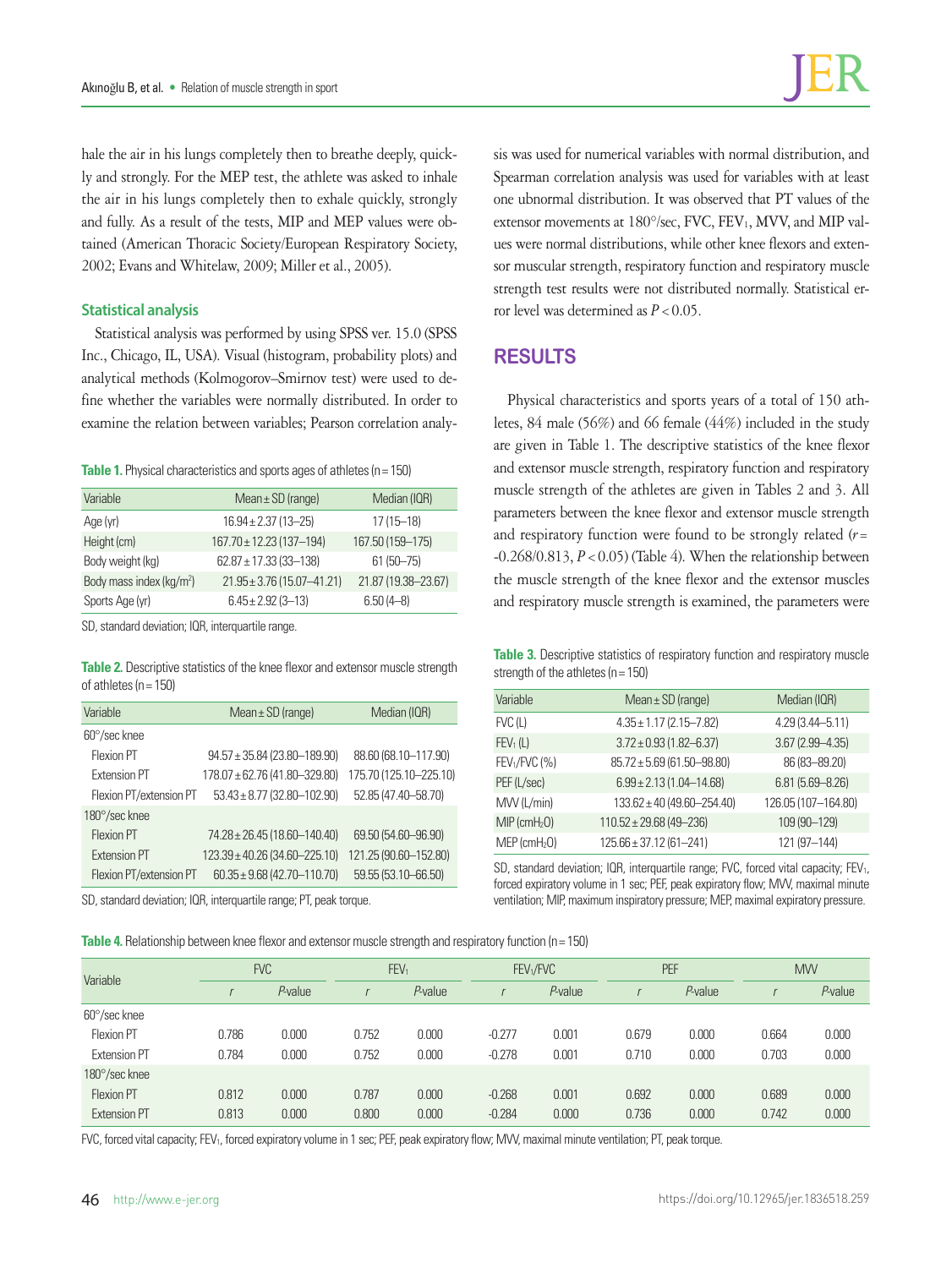**Table 5.** Relationship between knee flexor and extensor muscle strength and respiratory muscle strength  $(n = 150)$ 

| Variable              |              | <b>MIP</b> | <b>MEP</b> |         |  |
|-----------------------|--------------|------------|------------|---------|--|
|                       | $\mathsf{r}$ | P-value    |            | P-value |  |
| $60^{\circ}/sec$ knee |              |            |            |         |  |
| Flexion PT            | 0.411        | 0.000      | 0.309      | 0.000   |  |
| <b>Extension PT</b>   | 0.355        | 0.000      | 0.390      | 0.000   |  |
| 180°/sec knee         |              |            |            |         |  |
| Flexion PT            | 0.356        | 0.000      | 0.292      | 0.000   |  |
| <b>Extension PT</b>   | 0.348        | 0.000      | 0.355      | 0.000   |  |

MIP, maximum inspiratory pressure; MEP, maximal expiratory pressure; PT, peak torque.

found to be strongly related to each other (*r*=0.206/0.411, *P*< 0.05) (Table 5).

## **DISCUSSION**

As a result of our study we found that the athlete's knee flexor and extensor muscle strength and respiratory function were strongly related to each other and knee flexor and extensor muscle strength and respiratory muscle strength were moderately related to each other.

Locomotive functions are provided in the body due to the regulation of skeletal muscle blood flow and the contraction of skeletal muscles. The required energy for muscle contraction is derived from the breakdown of adenosine triphosphate (ATP). The essential feature of the muscular performance ability for continuous periods is the ability to reproduce ATP continuously, even at atmospheric levels (Baker et al., 2010; Sargeant, 1994). For example; During periodic knee extension exercise, quadriceps produces active force when the knee joint comes to the extension, and when the knee joint comes to flexion, the muscle relaxes. At the end and beginning of the contraction, the breakdown rates of ATP change very rapidly depending on the energy requirement. Energy need increases during muscle contraction. When the heart loosens, the energy need decreases. (Andersen et al., 1985; Barclay, 2017). For example, while the ATP concentration in human quadriceps muscles is ~8 mM/sec, the mean ATP turnover in quadriceps muscles increases to ~24 mM/sec during moderate knee extension exercise (Cannon et al., 2014; Kemp et al., 2007). Oxidative phosphorylation is an important source of ATP during continuous activity. The contracted muscle consumes a large amount of oxygen to fill the ATP that is hydrolyzed during the contraction. For this reason, the circulatory system is closely related to the skeletal muscles in order to provide effective oxygen and nutrient transfer for contraction and for the removal of inhibitory waste products. The skeletal muscles use about 20% of the cardiac output during the rest, but this rate can increase to 80% during exercise. The contracted muscle should be able to increase blood flow and oxygen delivery to support metabolic and contractile activities. For this reason, oxygen is a very important factor in the production of energy required for muscle contraction. As the workload increases, the amount of ATP required will increase, and the oxygen requirement will increase accordingly (Korzeniewski, 1998; Simões et al., 2010). Therefore; in athletes who actively use knee flexors and extensor muscles during the competition, we think that lung functions and respiratory muscles develop parallel and support each other in order to provide necessary oxygenation depending on the increase in the strength which needs to be generated due to the workload of these muscles. However, we think that the reason of being a strong relationship between peripheral muscle strength and respiratory functions, and that this relationship is moderately strong in respiratory muscle strength is due to the fact that the athletes have not performed any specific exercise to increase respiratory muscle strength. Because, respiratory muscles can be treated just like skeletal muscles (Pardy and Leith, 1984; Wu et al., 2017). For this reason, we think that as a result of increasing the strength of the respiratory muscles in the athletes may increase the peripheral muscle strength, which is an important parameter of sportive performance.

When we review the literature, it is observed that the studies investigating the relationship between peripheral muscle strength, respiratory function and respiratory muscle strength have been performed in elderly and healthy individuals. Simões et al. (2010) showed that walking distance, respiratory muscle strength and lower extremity muscle strength are related to each other in older individuals. It has been shown by Enright et al. (1994) that the hand gripping force is related to the MIP. Studies of healthy individuals by Ferguson et al. (2001) found that the rate of oxygen uptake and energy cycling during dynamic contractions in an isolated muscle group was greater at 100 repetition frequency than 60 revolutions, muscle blood flow was greater at 100 repetitions and muscle oxygen uptake.

In addition, knee flexor and extensor muscle strength, respiratory muscle strength and respiratory function are parameters related to sportive performance. In the literature, the relationship between knee flexor and extensor muscle strength and sportive performance has been shown in previous studies in the areas where aerobic and anaerobic metabolism are predominantly used; In a study by Soslu et al. (2016) on basketball athletes, maximal knee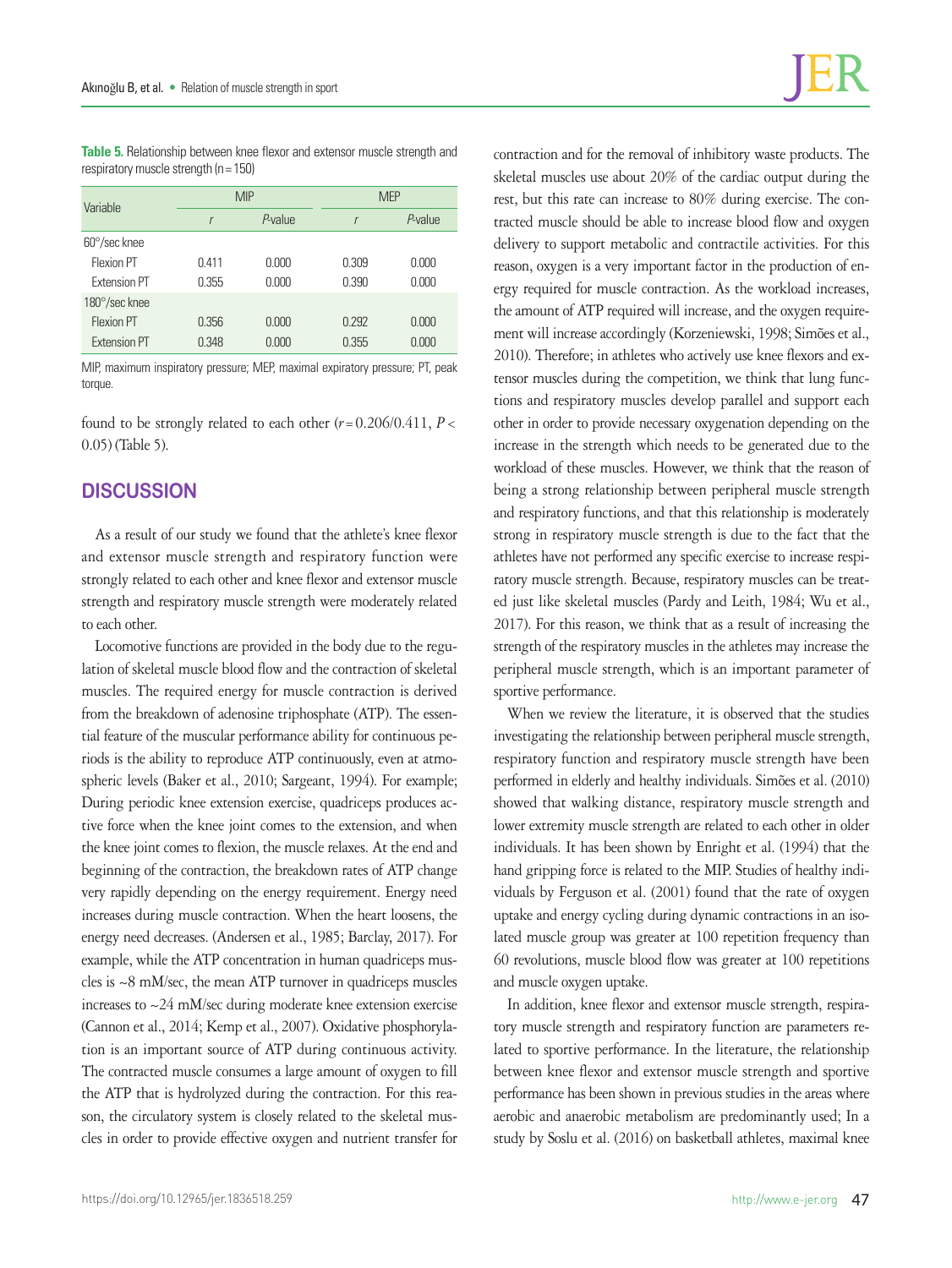extensor strength was found to be an important component in anaerobic test and sprint performance. Çınar-Medeni et al. (2016) have shown that the strengthening of knee flexor and extensor muscle in orienteering athletes will improve orienting performance. Alemdaroğlu (2012) has shown in their study on basketball athletes that quadriceps muscle strength is related to peak power at all contraction rates. In Newman et al. (2004) study of soccer players, single sprint performance was found to be associated with peak knee extensor and flexor moment at all speeds. In the study of Alexander (1989) in the elite sprinter, the peak isokinetic concentric moment produced by the knee extensor muscles was found to be related to the 100-m performance. Furthermore, in the study of Arslan (2005) in healthy young subjects, explosive leg strength was associated with anaerobic performance. In the study by Salinero et al. (2016), it was concluded that lung function in amateur riders is related to marathon race duration, and that a high lung capacity may be an important variable for marathon performance of amateur runners. Kilding et al. (2010) have shown that inspiratory muscle training improves swimming performance by swimming at 100 m and 200 m. Nicks et al. (2009) showed that respiratory muscle training improves intermittent exercise performance in soccer players. Pringle et al. (2005) in his study on runners, lung capacity was found to be related to 10-km race performance. Volianitis et al. (2001) have shown that inspiratory muscle training in shovels improves shovel performance. Study by Johnson et al. (1996) on sprints have shown that respiratory muscles limit the performance of high intensity activities such as sprinting. Mador and Acevedo (1991) have shown that inspiratory muscle fatigue, Verges et al. (2007) have shown that expiratory muscle fatigue will disrupt the next exercise performance. Tranchita et al. (2014) have shown that a 4 weeks inspiratuar muscle training protocol bring to improvements in strength and in endurance of respiratory muscles acting on a reduction in respiratory muscle fatigue, delaying restriction metabolic reflex and so giving to skeletal muscles a greater energy availability. In addition, Illi et al. (2012) showed in a systematic review and meta-analysis that respiratory muscle training regardles of type improved the (exercise) performance of healthy individuals. In parallel with this information in the literature, we found that peripheral muscle strength, respiratory function and respiratory muscle strength were related to each other.

In this study, we included athletes from different branches using both aerobic and anaerobic metabolism dominantly. The reason for this was to remove the effects of aerobic and anaerobic metabolisms on respiratory functions. For this reason, there is a need

for studies on aerobic and anaerobic metabolism-based athletes which will also be done in regression analysis instead of correlation.

In conclusion, it was determined that the knee flexor and extensor muscular strength, which showed in the literature the effect on sportive performance, correlated with respiratory function and respiratory muscle strength. That's why, we think that the addition of respiratory function and respiratory muscle strength training to the training programs in addition to muscle strength training should be a routine practice in order to improve the sportive performance.

# **CONFLICT OF INTEREST**

No potential conflict of interest relevant to this article was reported.

# **REFERENCES**

- Alemdaroğlu U. The relationship between muscle strength, anaerobic performance, agility, sprint ability and vertical jump performance in professional basketball players. J Hum Kinet 2012;31:149-158.
- Alexander MJ. The relationship between muscle strength and sprint kinematics in elite sprinters. Can J Sport Sci 1989;14:148-157.
- American Thoracic Society/European Respiratory Society. ATS/ERS Statement on respiratory muscle testing. Am J Respir Crit Care Med 2002; 166:518-624.
- Andersen P, Adams RP, Sjøgaard G, Thorboe A, Saltin B. Dynamic knee extension as model for study of isolated exercising muscle in humans. J Appl Physiol (1985) 1985;59:1647-1653.
- Appodia M, Salvati A, Lemme E, Fabrizi E, Todaro A. Verification of the reliability of theoretical spirometric values of the global lung function initiative in elite athletes. Med Sport 2018;71:35-43.
- Arikan H, Yatar İ, Calik-Kutukcu E, Aribas Z, Saglam M, Vardar-Yagli N, Savci S, Inal-Ince D, Ozcelik U, Kiper N. A comparison of respiratory and peripheral muscle strength, functional exercise capacity, activities of daily living and physical fitness in patients with cystic fibrosis and healthy subjects. Res Dev Disabil 2015;45-46:147-156.
- Arslan C. Relationship between the 30-second wingate test and characteristics of isometric and explosive leg strength in young subjects. J Strength Cond Res 2005;19:658-666.
- Baker JS, McCormick MC, Robergs RA. Interaction among skeletal muscle metabolic energy systems during intense exercise. J Nutr Metab 2010;2010:905612.
- Barclay CJ. Energy demand and supply in human skeletal muscle. J Mus-